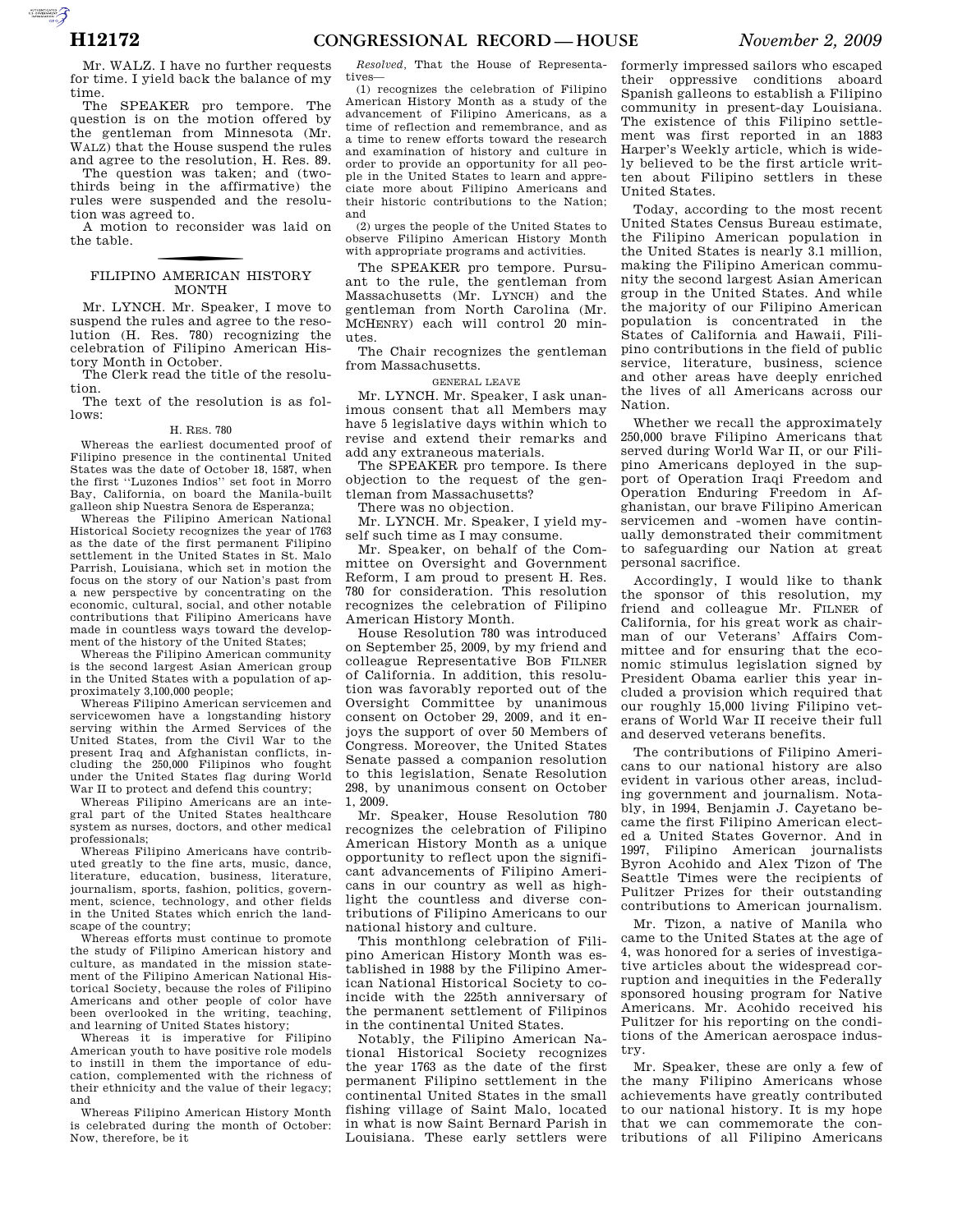through the passage of House Resolution 780 and by recognizing the significance of Filipino American History Month.

I urge my colleagues to join us in supporting H. Res. 780.

I reserve the balance of my time. Mr. MCHENRY. Mr. Speaker, I yield myself such time as I may consume.

### $\square$  1630

I rise today in support of this legislation and the two other commemorating resolutions the Oversight and Government Reform Committee has put forth for consideration today on the House floor.

I believe Congress should instead, though, be focusing on high-priority initiatives. We are facing record unemployment deficits that threaten to bankrupt this country and a stimulus that is failing to create new jobs, yet this Congress is considering legislation that is not a high priority for the American people. The Congress should be considering legislation that provides a real and immediate economic solution for the American people before naming and commemorating resolutions.

But I do rise today, Mr. Speaker, in support of this resolution in celebration of Filipino American History Month. We have all seen the countless ways in which these Filipino Americans have advanced our Nation politically, economically and culturally. Filipino Americans have significantly contributed to this country through arts, science, math, sports, commerce and every other aspect of American culture since they first arrived in the 16th century.

During World War II, over 200,000 Filipinos served in our U.S. military. They served in a variety of roles, such as the Philippine Scouts, the Philippine Commonwealth Army under U.S. command and as guerrillas during the Japanese occupation of their islands. The history of our country has shown that Filipino Americans have strengthened the United States in all facets of our growth and development. Over 3 million Americans have traced their lineage to the Philippines, making them the second-largest Asian American group in the United States.

Mr. Speaker, I am pleased to support this resolution.

I reserve the balance of my time.

Mr. LYNCH. Mr. Speaker, I have no further speakers. But I do want to point out that the reason we are here, dealing with noncontroversial items and commemorative items, in fact, is because the House is not scheduled to take up votes, according to the calendar, until 6:30. So we use this time to take up matters that are noncontroversial, and we postpone votes so that Members can come in during the day. They are flying in during the process.

So this is a regularly scheduled event here. This is when we take up matters that are noncontroversial, such as this one, which recognizes the importance

of Filipino Americans. This is important to the Filipino American community. It is very, very important and well deserved. I think it is appropriate at a time like this to take the time to recognize their accomplishments and for being an important part of our Nation's history and our culture.

I resent the fact that the inference has been made here that somehow we are using valuable time in the House when this particular time has been segmented so as to not interrupt the important business to be taken up later in the week. We are taking this time now, while Members are flying in and we don't have a full quorum, to address these commemorative issues. We will be in for the full week, so we'll have plenty of time to take those other matters up when the House is fully assembled.

Again, I have no further speakers, but I will continue to reserve the balance of my time.

Mr. MCHENRY. I yield myself such time as I may consume.

Mr. Speaker, I would say in response to my colleague, I certainly appreciate the substance of this resolution. It is important. However, my colleague's characterization that this is only one day that we do suspensions here in the House actually doesn't comport with the reality that we've faced over the last few weeks in the House of Representatives.

On Monday, Tuesday and Wednesday of last week, the House of Representatives considered suspension items, which are noncontroversial pieces of legislation, many of which are commemorating in nature and are certainly important to the Members and to the group they're commemorating, absolutely. I agree. But we do have major work that we must contend with, and that was certainly the reason why I started this discussion by saying that we should be dealing with real major economic issues as a Congress and take those very seriously and, adding further, that the stimulus has failed our people, and I think we should be working to fix that, rather than simply to commemorate or change the building names of different Federal agencies and different governmental buildings.

I certainly appreciate my colleague's comments, but we certainly have a different focus on that matter and that characterization, although I would say that I share the same focus as my colleague from Massachusetts, and that is trying to do what's right for the American people. I certainly appreciate his work in that regard as well.

I yield back the balance of my time. Mr. LYNCH. Mr. Speaker, the point I was making is that this time, this time right now, has been reserved for this purpose specifically; and this is a regular occasion during the week that we do this. Again, while we have extended a courtesy to Members of the Republican side, from the minority, so that they would know when votes are ex-

pected on the floor, and we have put that to a time certain.

The reason that we are dealing with ceremonial matters, commemorative matters here, is because Members are not all in the District of Columbia right now; they're not all in Washington. They are traveling here. This is a matter of courtesy, a courtesy extended to the minority Members so that when matters of contest and of dispute might arise, they would be here in full numbers, having the full opportunity to debate those matters.

Mr. FILNER. Mr Speaker, I rise today to urge my colleagues to support H. Res. 780, which I introduced along with several of my colleagues on the U.S.-Philippines Friendship Caucus.

H. Res. 780 recognizes Filipino American History Month, which was in October, and celebrates the heritage and culture of Filipino Americans and their immense contributions to our nation.

The Filipino American National Historical Society established Filipino American History Month in 1988. However, the U.S. House of Representatives has never recognized Filipino American History Month.

Consideration of H. Res. 780 is long overdue.

I am pleased to honor the Filipino American community and pay tribute to the extraordinary contributions that Filipinos make to this nation. Filipino Americans have been part of the American experience, confronting many difficult challenges while being resolute and steadfast in their cultural heritage.

Today, we honor Filipino Americans, from farm workers to nurses and doctors to the brave and courageous soldiers who fought shoulder-to-shoulder with American servicemen. This country is indebted to the Filipino veterans of World War II for their extraordinary sacrifices.

I urge my colleagues to join with me in honoring the history, culture, and contribution of Filipino Americans in the United States by supporting this important resolution.

Mr. AL GREEN of Texas. Mr. Speaker, I extend my strong support to H. Res. 780, which recognizes and celebrates Filipino American History Month in October.

The first Filipino in the United States arrived at Morro Bay, California, on October 18, 1587 in the Manila-built galleon, Nuestra Señora de Esperanza. In 1763, the first permanent Filipino settlement was established in the United States in St. Malo Parrish, Louisiana. For over 200 years, since before the founding of our great country, Filipino Americans have made varied contributions to American culture and society in countless ways.

Today, there are more than 3 million Filipino Americans and persons of Filipino ancestry living in the United States, including nearly 6,000 in my own 9th Congressional district in Houston, Texas. Filipino Americans count among their community prominent politicians, artists, businessmen, athletes, scientists, educators, writers, television personalities, scholars, and entertainers. Moreover, they are people who have paid the ultimate sacrifice for the safety of our country. Filipino American servicemen and servicewomen have a longstanding history of serving in the Armed Services of the United States, from the Civil War to the present Iraq and Afghanistan conflicts, including more than 250,000 Filipinos who valiantly